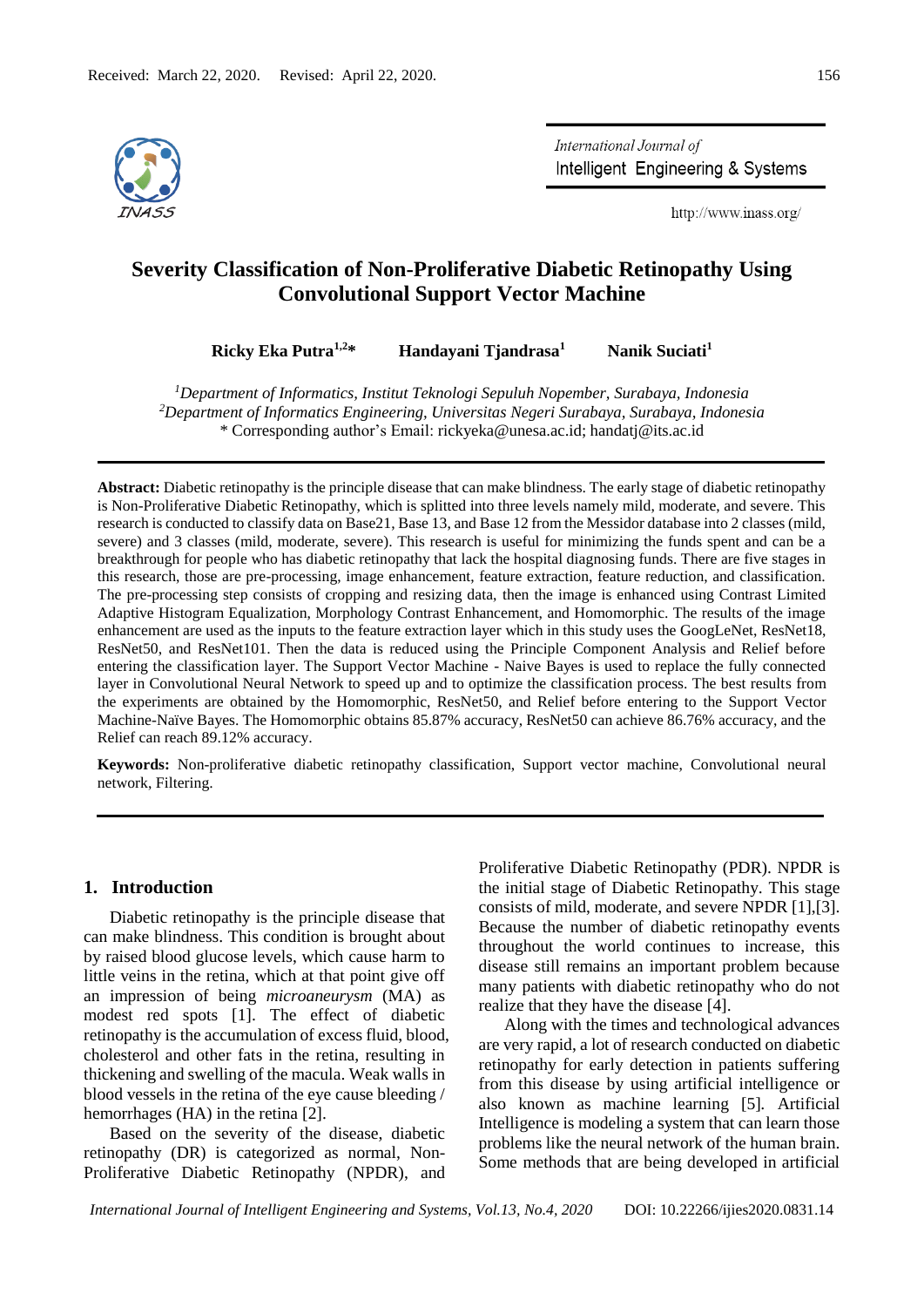intelligence are Fuzzy Logic [6], Evolutionary Computing [7], and Machine Learning [8].

Machine Learning is a model approach to a system so that it can work as closely as possible with the neural network of the human brain. This method is the most popular because it is able to study and generalize a problem like the human brain. Some applications of this method are prediction and classification. A distinctive feature of machine learning is that there is a training and testing process. One method in Machine Learning that is often used is Neural Network [9].

This research was conducted to classify the severity in NPDR using modifications, namely by the Convolutional Neural Network and Support Vector Machine method or called Convolutional Support Vector Machine. This method uses convolutional layers in Convolutional Neural Network as feature extraction and continued with Support Vector Machine as the classifier. This research was conducted using different preprocessing and convolutional architectures. There are five stages in this study, namely image cropping, image quality improvement, image feature extraction, feature reduction, and NPDR classification. Classification of retinal images of patients with diabetic retinopathy are important because they will affect the follow-up and treatment that should be obtained in medical terms. This research is helpful to limiting the assets spent and can be a leap forward for individuals who has diabetic retinopathy that come up short on the clinic diagnosing reserves.

This paper is organized as follows. Section 2 discusses the related works about the classification severity level of NPDR in general. Section 3 presents the proposed methodology for the NPDR classification using Convolutional Support Vector machine (CSVM). Section 4 describes the experiments that have been performed and presents their results. Section 5 is about the conclusion and the future work of this research.

# **2. Related works**

There are several researches about image classification by using Convolutional Neural Network (CNN) method and Support Vector Machine (SVM) method. Yun et al. proposed an automatic classification severity level of NPDR by using Neural Network method [10]. This method gives good performance to separate the image of diabetic retinopathy with six extracted features and the accuracy is 72%. Neural Network has some hidden layers that has some neurons on them. The more hidden layers, the better result it gives. Neural

network method that used many hidden layers is called deep learning [11]. One of multilayer perceptron in deep learning is called CNN.

Li et al. conducted classification of lungs image using high resolution computed tomography (HRCT) from interstitial lung disease (ILD) pattern. The result of the classification is good and can give automatic discriminatory feature extraction and can get the better accuracy [12]. The other research about diabetic retinopathy by using CNN with 80.000 image data and get 95% in the sensitivity and 75% in accuracy on 5.000 image validation [3].

Because of the good ability, this method is good for complex problems and big data. As a result, training process on CNN methods will need a long time [13].

The other method for classification is using SVM method [14]. Other research about SVM for attention deficit hyperactivity disorder (ADHD) classification gets 100% for the accuracy. It shows, SVM is very effective for classification of 2 classes and need less time [15]. The other research about SVM is the classification of medical datasets which result is better than Radial Basis Function Network and Naive Bayes classifier. The accuracy is 93.75% [16].

For having a higher classification result, based on the research by [17], by using Principle Component Analysis for reduction data, the study got the higher result by using SVM. That method helps to reduce high dimensional network data to provide the more informative features form the thereby decreasing the execution time for classification and increasing the classification accuracy.

Based on those researches CNN needs a long time for classification. The research by S. Dutta et al. [1] got the accuracy of 78.3% for the best result by using CNN. H. Pratt et al. [3] got the accuracy of 75% and it took 188 minutes for running the image validation. This paper proposes a new methodology that combines CNN and SVM in classifying NPDR. This methodology can shorten the processing time in carrying out the classification process based on research by [14]. This research proposes a new methodology that combines the image enhancement method, CNN architecture as feature extraction method, feature reduction method, and classification model using Support Vector Machine - Naïve Bayes (SVM-NB). There are two experiments of classification presented in this paper. First experiment is three classes classification of NPDR (mild, moderate, and severe) and the second one is two classes classification of NPDR (mild and severe).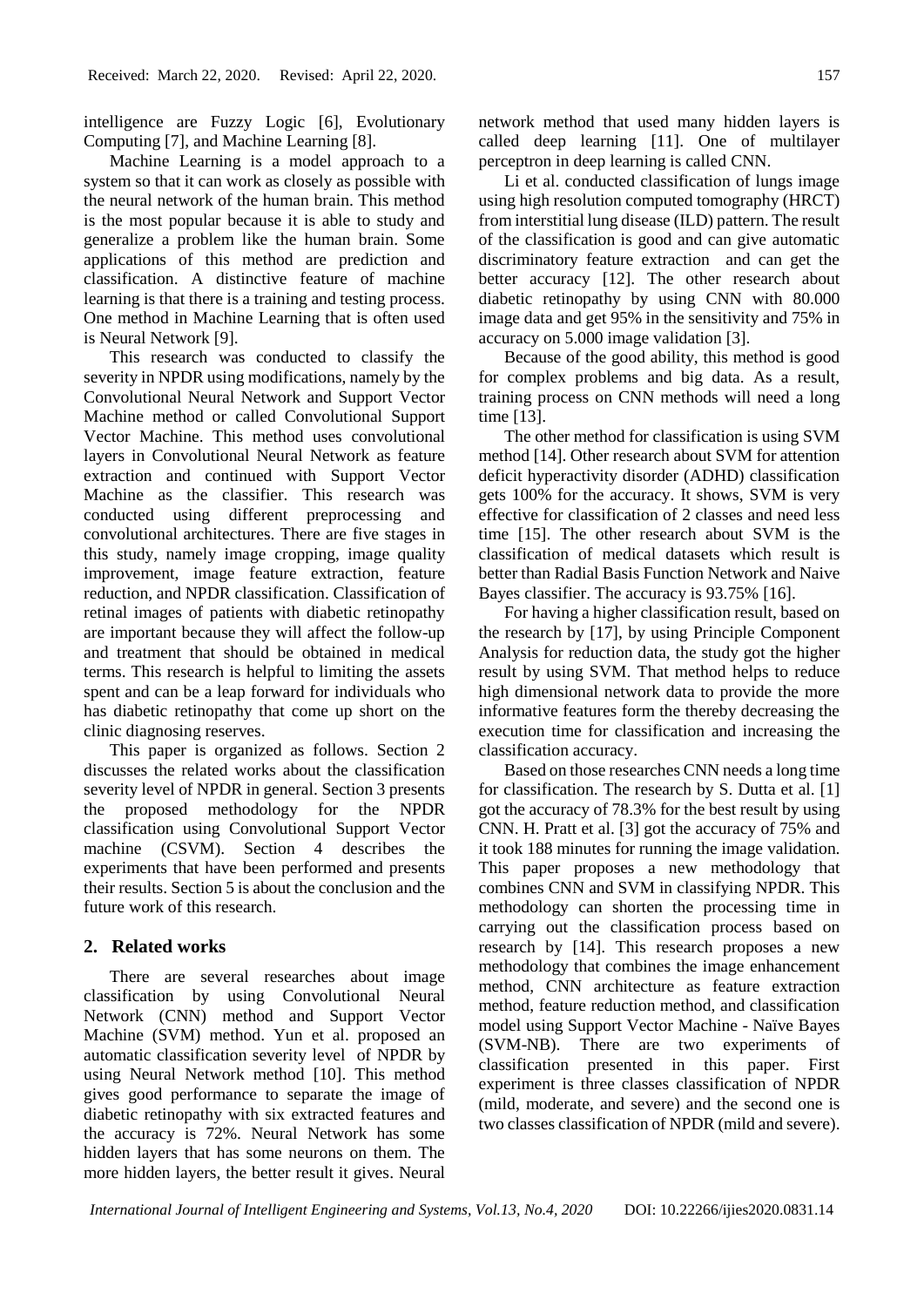

Figure. 1 System experiment model of NPDR severity classification

## **3. Material and methods**

This research is conducted with classifying data into 2 classes (mild, severe) and 3 classes (mild, moderate, severe) on Base21, Base13, and Base12 which are subsets in Messidor Database [18]. In Base21 there are 33 retinal fundus images for 3 classes and 17 images for two classes, in Base13 there are 48 images for 3 classes and 24 images for 2 classes, and in Base12 there are 68 images for 3 classes and 49 images for 2 classes. The data is divided into 75% training data and 25% testing data.

This research has five stages including preprocessing, image enhancement process, feature extraction, feature reduction, and classification. The system experiment severity classification of NPDR model can be seen at Fig. 1.

#### **3.1 Pre-processing**

There are 2 processes in pre-processing of this research, those are cropping image and resize image. Cropping image reduces the background area of the image. This makes the retina area more dominant in the image, making the classification process better. This step takes the image from the row minimum  $-2$  pixels until row maximum  $+ 2$  pixels and column minimum – 2 pixels until column maximum + 2 pixels. The two pixels utilized in this step are tolerance limits of the bottom, top, left, and right edges of retina.

The second step is image resizing. In this step, the image obtained from the previous step is resized to 224 x 224 pixels. This process utilizes that size to fit the size of input layer in CNN used (GoogLeNet, Resnet18, Resnet50, ResNet101).

## **3.2 Image enhancement**

Several image enhancements that used in this research are Contrast Limited Adaptive Histogram Equalization, Homomorphic filter, and morphological contrast enhancement. This stage aims to make the image more contrast so that the required image features become more prominent. The enhancement process applies to every channel in RGB image. So that each image is taken 3 times the enhancement process.

## **3.2.1. Contrast limited adaptive histogram equalization**

*International Journal of Intelligent Engineering and Systems, Vol.13, No.4, 2020* DOI: 10.22266/ijies2020.0831.14 Contrast Limited Adaptive Histogram Equalization (CLAHE) is one of picture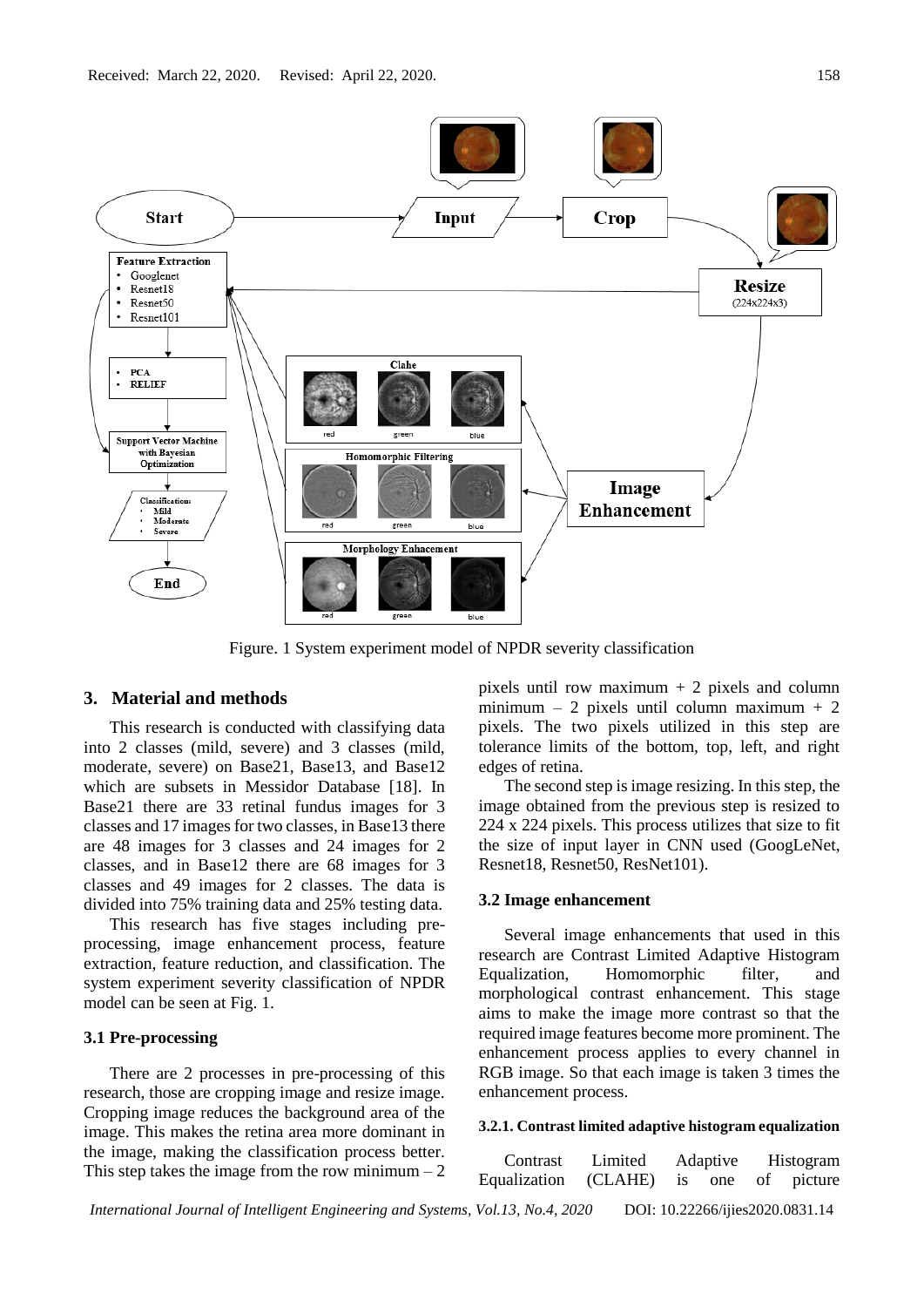improvement procedures that has been normally utilized in many picture handling applications. The reason for CLAHE is to improve low-differentiate picture, as a pre-preparing of the info picture. The CLAHE method not only enhances image contrast but also results in better equilibration or histogram equalization [19].

CLAHE is designed based on splitting the picture into many non-overlapping areas of almost the same size. The pixels in this system are mapped by a linear combination of the effects of the mapping of the four closest region recommendations [20].

The steps in the CLAHE algorithm are [21]:

- 1. The first picture is partitioned into measured sub-pictures which is  $M \times N$ .
- 2. Calculates the histogram of each sub-image.
- 3. Clipped histogram for each sub-image.

The quantity of pixels in the sub-picture is appropriated at each gray degree. The normal number of pixels at each gray degree is defined in Eq. (1).

$$
N_{avg} = \frac{N_{CR-XP} \times N_{CR-YP}}{N_{gray}} \tag{1}
$$

 $N_{avg}$  is the average pixel value,  $N_{gray}$  is the number of gray degree values in the sub-image,  $N_{CR- X p}$  is the number of pixels in the X dimension from the subimage, and  $N_{CR-Yp}$  is the number of pixels in the Y dimension from the sub-image.

Then calculate the clip limit of a histogram using Eq. (2).

$$
N_{CL} = N_{CLIP} \times N_{avg}
$$
 (2)

 $N_{CL}$  is the cliplimit and  $N_{CLIP}$  is the maximum average pixel value per gray degree value of the subimage.

In the first histogram, the pixels will be cut if the quantity of pixels is more prominent than  $N_{CLIP}$ . The quantity of pixels equally appropriated into every degree of gray  $(N_d)$  which is defined by the total number of pixels clipped  $N_{TC}$ , the formula used in the Eq. (3).

$$
N_d = \frac{N_{TC}}{N_{gray}}\tag{3}
$$

The variable M expresses the area size, N states the value of grayscale and  $\alpha$  is the clip factor which states the addition of a histogram that is between 0 and 100.

#### **3.2.1. Homomorphic filter**

Homomorphic filter is an image enhancement method that works in the frequency domain and is one of the algorithms of Discrete Fourier Transform. The point of picture upgrade is to expand the contrasts between contiguous element zones so as to help exercises, for example, ailment finding, observing and careful making arrangements for disease [22].

The first step is to perform a Discrete Fourier Transformation (DFT) to change the image from the spatial domain of the logarithmic of  $f(x, y)$  to the frequency domain [23]. The formula applied to the image can be seen at Eq. (4).

$$
F(u, v) = F(\ln(f(x, y)))
$$
  
= F(\ln(i(x, y))) + F(\ln(r(x, y))) (4)

 $f(x, y)$  is an image of size *M* x *N*,  $F(u, v)$  is computed at  $u = 0, 1, \ldots, M-1$  and  $v = 0, 1, \ldots, N-1$ .

The next step is filtering the image with Butterworth lowpass filter (BLPF)*.* It can be seen at Eq. (5) and the filter mask is shown at Eq. (6).

$$
I(u, v) = H(u, v) \cdot F(u, v) \tag{5}
$$

$$
H(u, v) = \frac{1}{1 + \left(\frac{D(u, v)}{D_0}\right)^{2n}}
$$
(6)

 $I(u, v)$  is the filter output in the Fourier domain,  $H(u, v)$  is the transfer function of BLPF,  $D(u, v)$  is the distance between point  $(u, v)$  and the center,  $D_0$  is the cutoff frequency from the center.

Invert-transform  $I(u, v)$  into spatial domain and take the exponential to obtain a filtered homomorphic image [24]. The formula utilized in this stage is defined in Eq. (7)

$$
f'(x, y) = e^{F^{-1}(I(u, v))}
$$
 (7)

#### **3.2.2. Morphological contrast enhancement**

The enhancement of morphological contrast is one system used to improve picture quality dependent on the state of the article. The pixels in the picture are prepared by contrasting the neighboring pixels in the picture with the structure of the segments. The plan of the components can be picked based on the shape and size of the contiguous pixels [25]. Morphology in the computerized world can be deciphered as a method for clarifying or investigating the idea of advanced articles, one of which is picture information.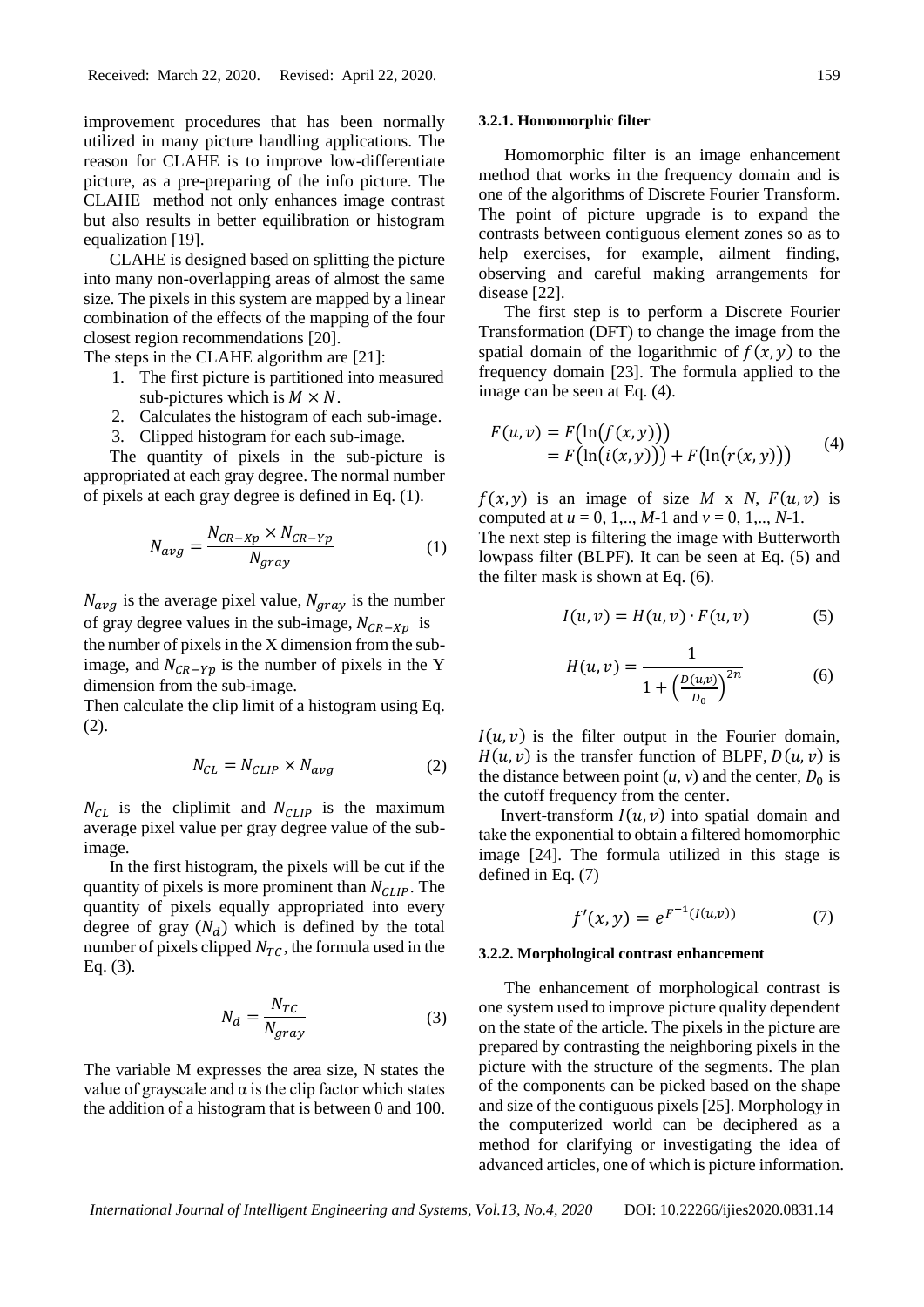There are two fundamental morphological activities, widening and disintegration [25].

Morphological operations use two sets of inputs, namely the image and the kernel, where the kernel is a structural element of the image. The structural element is a matrix and is generally small. In this research, the structuring element used is a disk with a radius of 30 pixels.

1. Dilation operation

Dilation operation is an operation technique used to obtain a widening effect on the number of pixels that is worth 1. The widening formula for A mapping to B can be defined in Eq. (8).

$$
D(A, B) = A \oplus B = \{x : \hat{B}_x \cap A \neq \emptyset\}
$$
 (8)

where  $\hat{B}$  denotes the reflection of B, that is  $\hat{B}$  =  $\{ w | w = -b, b \in B \}.$ 

The more noteworthy the size of the organizing component, the more prominent the change. The little size of the organizing component can likewise give similar outcomes with a bigger size by re-augmenting.

2. Erosion operation

Erosion operation is a technique that is the opposite of dilation, which is to reduce the structure. If the widening process results in larger objects, in the process of erosion it will produce narrowed objects. Erosion operations can be defined in Eq. (9).

$$
E(A, B) = A \Theta B = \{x : B_x \subset X\}
$$
 (9)

3. Opening operation

Opening operation in morphology is a dilation operation that is coming about because of the disintegration activity of a picture. The initial activity expels a little item from the frontal area of the picture, at that point places it out of sight. Erosion operation is very useful for eliminating objects in the image, but it has the downside of reducing the size of the operation. To overcome this, widening operation can be used after erosion surgery using the same elements. The opening operation process can be defined in Eq. (10).

$$
O(A, B) = A \circ B = D(E(A, B), B) \tag{10}
$$

4. Closing operation

Closing operation in morphology is a combination of erosion operations and widening of an image. The erosion opening operation is preceded by the erosion opening operation preceded by the widening, although in the process of closing the expansion procedure, the erosion is followed first. The effect of the closing procedure is to widen the outer border of the foreground object and also to close the small hole in the middle of the object, although the effect is not as high as the result of the dilation process. The closing operation can be defined in Eq. (11).

$$
C(A, B) = A \cdot B = D(E(A, -B), -B) \quad (11)
$$

5. Top-Hat and Bottom-Hat transformation

Top-Transformation is a process that extracts small elements and information from a given image. Top-Hat transformation is an improvement image quality by subtracting the opening process on its own. While, transformation of the Bottom-Hat is an improvement image quality on the original picture of the closing process. Top-Hat transformation can be described by Eq. (12).

$$
Top-Hat(A) = A_{TH} = A - (A \circ B) \tag{12}
$$

While Bottom-Hat transformation can be defined as Eq. (13).

$$
Bottom-Hat(A) = A_{BH} = (A \cdot B) - A \quad (13)
$$

#### **3.3 Feature extraction**

After the input image enhanced, the next process is the feature extraction of the image by using convolution of the CNN. There are several CNN architectures that can used in this research, which are GoogLeNet, ResNet18, ResNet50, and ResNet 101.

CNN is part of deep learning which is a development of multilayer perceptron. CNN was inspired by human artificial neural networks carried out by Hubel and Wiesel in visual cortex research on the senses of vision of cats [26]. In the CNN, there is a layer that has a 3D structure (width, height, depth) while the depth relates to the number of layers. Based on the form of layer, CNN can usually be divided into 2, i.e. feature extraction layer and fully connected layer [1].

The extraction layer is located after the input layer at the beginning of the architecture. Each layer is made up of multiple layers and each layer is made up of nodes connected to the previous layer. There are two types of layers in the extraction layer functionality, namely the convolution layer and the pooling layer.

The convolutional layer is classified into two, namely convolution layer 1 dimension which is used in vector-shaped data such as signals, time series, etc. [27], and layer 2 dimension convolution that is used in two dimensional data, such as images and others.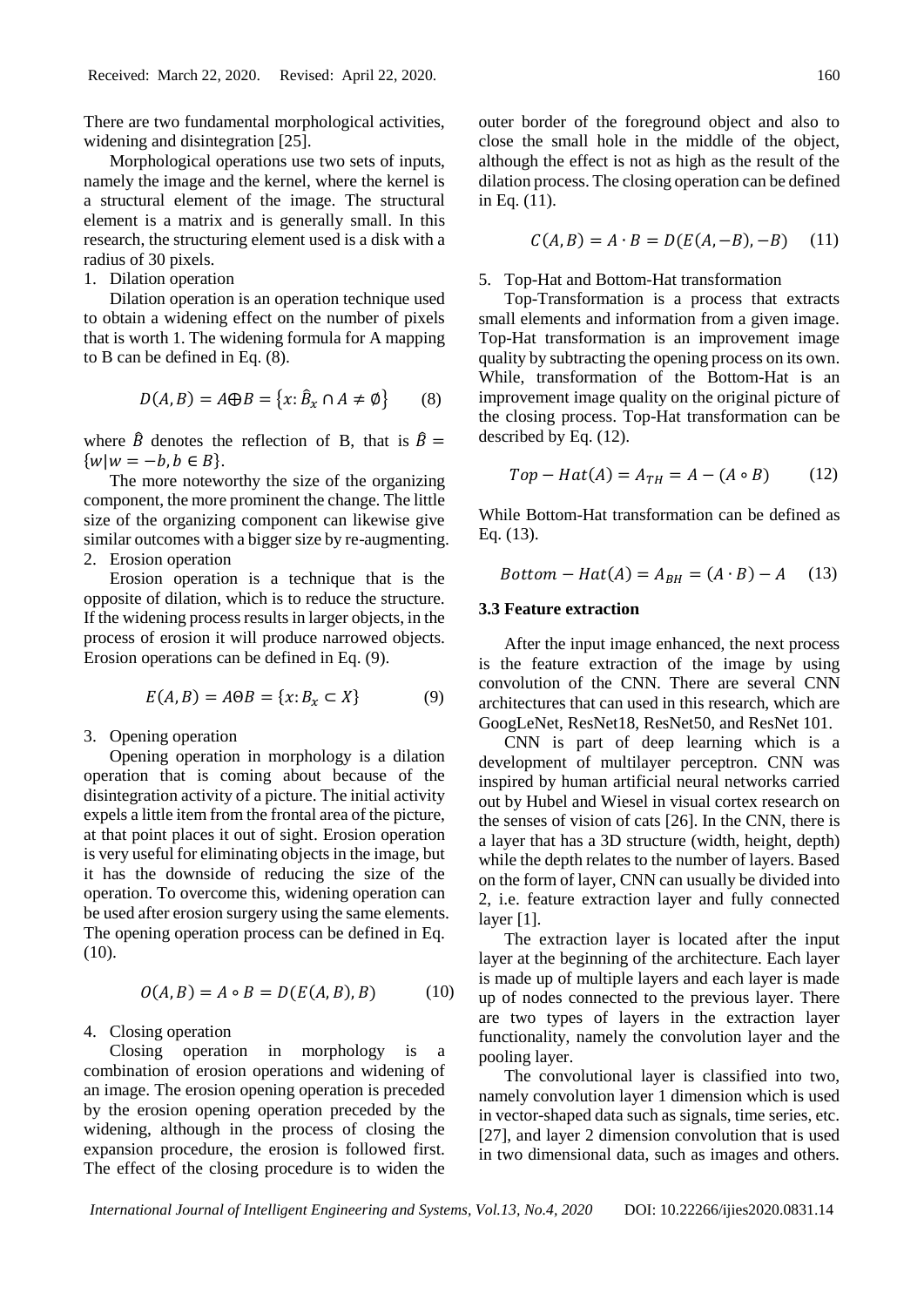The CNN architecture of dimension 1 layer and dimension 2 layer can be seen at Fig. 2.

Pooling layer or subsampling is a reduction in matrix size. There are two types of pooling layers namely max pooling and average pooling that can be seen at Fig. 3.

a. Max pooling

Stride is a parameter that determines how many pixels a filter is shifted. The smaller the stride, the more detailed information obtained from an input, but does not always get good performance [28]. If the value of stride is 1, then the convolution process will shift by 1. Similarly, stride 2 and so on [29].

ReLU activation function is an activation layer that applies  $f(x) = max(0, x)$  where ReLU basically only creates a limit on zeros, the point is if  $x \leq 0$  then  $x = 0$  and if  $x > 0$  then  $x = x$ .





Max pooling is a reduction in the size of the matrix by taking the largest value or the maximum value in the sub-regions of the matrix.

b. Average pooling

Average pooling is a reduction in the size of the matrix by taking the average value in the sub-regions of the matrix.

Fully Connected Layers consist of several layers, each layer composed of nodes that are fully connected to the previous layer. The fully connected layer uses a multilayer perceptron that functions to process data so that the desired results are obtained. But, the fully connected layer is not used in this study. This layer is replaced with SVM to classify the severity level of NPDR.

The size of resulted data from this stage are 2048 features. These features are reduced at the next stage before proceeding to the classification stage.

#### **3.3.1. GoogLeNet**

GoogLeNet is one type of architecture on the CNN method created by Szegedy et al. [30]. GoogLeNet has inception modules, which carry out various convolution and unify filters for the next layer [31]. The main characteristic of this model architecture is the good utilization of computing resources in the network. The inception module of GoogLeNet can be seen in Fig. 5.



Figure. 4 (a) Stride 1, (b) stride 2, and (c) stride 3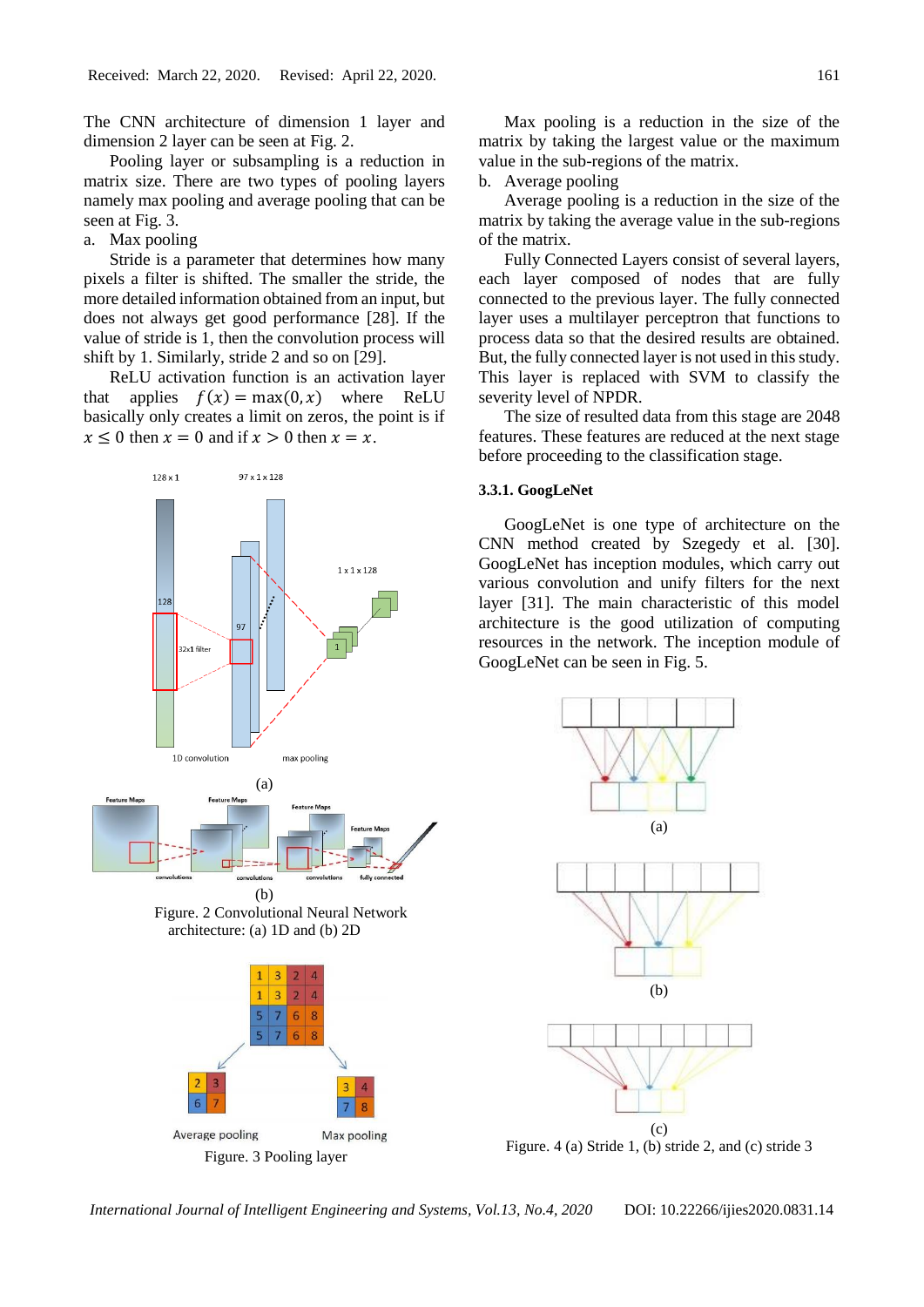

Figure. 5 The inception module of GoogLeNet



Figure. 6 Residual block in ResNet architecture [33]

The architecture of GoogLeNet uses 3 size filters, those are  $1 \times 1$ ,  $3 \times 3$ ,  $5 \times 5$ . It consists of 22 layers and it lessens the number of the parameters from 60 million to 4 million. This architecture determines the best weight during network training and naturally selects the correct features [32].

#### **3.3.2. Residual network**

Residual Neural Network (ResNet) is one type of architecture in the CNN method created by Kaiming He et al. [33]. The ResNet architecture is quite revolutionary because this architecture became the state of the art at that time, namely in classification, object detection, and semantic segmentation. The difference between ResNet and other methods is that there are residual blocks as shown in Fig. 6. ResNet has several architecture such as 18, 34, 50, 101 even 152 layer [33].

The results of each filter in the ResNet architecture will pass average pooling and enter the fully connected layer network with softmax activation function to determine the classification results [34].

Softmax is an activation function commonly used to calculate probabilities that are commonly used to do multi-class classification, where softmax values are between 0 to 1 and have a number of 1 if all the elements are added using Eq. (14) [35].

$$
softmax(x)_i = \frac{exp(x_i)}{\sum_{j=1}^{n} exp(x_j)}
$$
(14)

This function is used at the end of the layer of the fully connected layer that is used to produce the probability value of an object function against an existing class.

#### **3.4 Feature reduction**

In this stage, the size of data that generated from previous stage is reduced from 2048 to 50. This reduction is the process of selecting several important and main features of each data. Some of these features have the characteristics of each data and can represent the data itself.

#### **3.4.1. Principal component analysis**

Principal Component Analysis (PCA) is a popular method for reducing dimensional features. PCA ventures information onto another space where back to back measurements contain less and less of the change of the first dataspace and packs the most significant data onto a subspace with lower dimensionality than the first space. Specific steps of PCA algorithm are:

1. Calculate the covariance matrix by using Eq. (15).

$$
Cov(X,Y) = \frac{\sum_{i=1}^{n} (X_i - \overline{X})(Y_i - \overline{Y})}{n-1}
$$
 (15)

Where X and Y is the data,  $\overline{X}$  and  $\overline{Y}$  is the average of the data.

2. Calculate the eigenvalues by using Eq. (16).

$$
det(C - \lambda I) = 0 \tag{16}
$$

Where det is the determinant,  $C$  is the covariance matrix, I is the identity matrix, and  $\lambda$  is the eigenvalue.

3. Calculate eigenvector by using Eq. (17).

$$
(C - \lambda I)X = 0 \tag{17}
$$

Where  $C$  is the covariance matrix, I is the identity matrix,  $\lambda$  is the eigenvalue, and X is the eigenvector.

- 4. Sort the eigenvectors based on the largest eigenvalues.
- 5. Obtain the transformed data using the sorted eigenvectors

#### **3.4.2. Relief algorithm**

Relief algorithm is a type of feature weighting algorithm initially proposed by Kira [36], which is utilized to classify two types of data. This method is categorized as filter-based features reduction [37]. The basic stages of Relief Algorithm are as adopts [36]:

Info: include vector set of preparing models and class label;  $\frac{1}{2}$  M – feature dimensions,  $m$  – iterations  $\frac{k}{2}$ [38].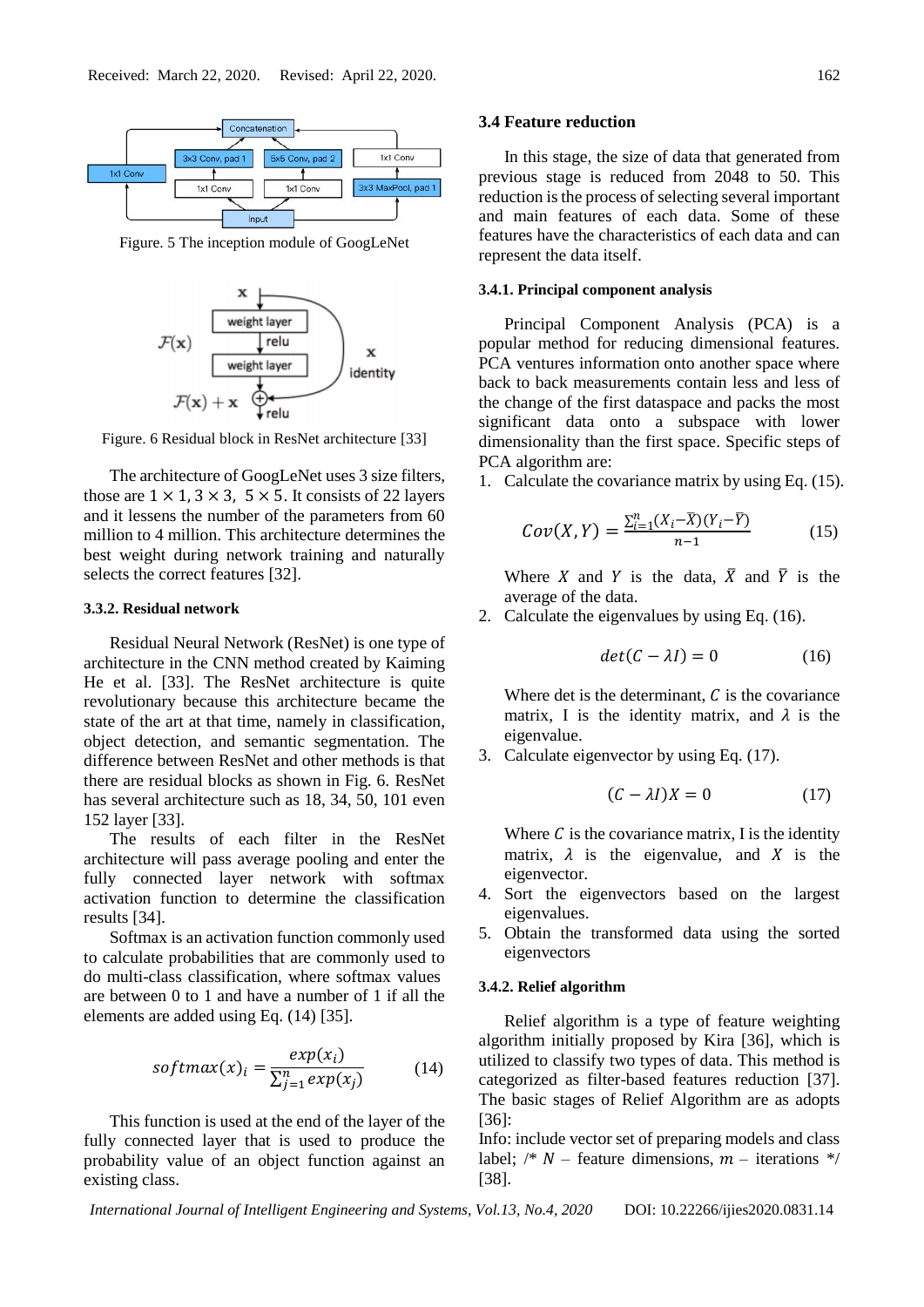Output: weight vector  $W$  which corresponds to the various parts of eigenvector.

- 1)  $W[A] := 0.0;$
- 2) For  $i = 1$  to m
- 3) Choose concrete examples R at random;
- 4) Find a similar nearest neighbor denoted  $H$  and a unsimilar nearest neighbor denoted  $M$ ;
- 5) For  $A := 1$  to all atributes

$$
W[A] := W[A] - \frac{diff(A, R, H)}{m} + \frac{diff(A, R, M)}{m}
$$

6) End;

7) End;

Where: function  $diff(Feature, Ins \tan ce_1,$ *Ins* tan  $ce<sub>2</sub>$ ) is utilized to measure the difference in features between two distinct samples, which is described as:

For discrete features:

 $diff(F, I_1, I_2) =\begin{cases} 0; & value(F, I_1) = value(F, I_2) \\ 1. & otherwise \end{cases}$ 1; but others For continuous features:

diff(F, I<sub>1</sub>, I<sub>2</sub>) = 
$$
\frac{|value (F, I_1) - value (F, I_2)|}{max(F) - min(F)}
$$

where  $I_1, I_2$  are two samples,  $(F, I_1)$  refers to the F eigenvalue of samples  $I_1$ .

In the wake of comprehending the significance loads W of different highlights and classes, we can sort it out. In addition, characters whose importance is more prominent than a limit esteem establish the last element subset, taking out invalid component.

#### **3.5 Classification using SVM-NB**

Support Vector Machine - Naïve Bayes (SVM-NB) is a coordinated effort of Support Vector Machine (SVM) and Naïve Bayes (NB) technique. SVM is able to find a perfect hyperplane to isolate planning tests into two groupings. In view of the objective of SVM is to boost the separation between the limits of two classes, the blending of these two limits won't show up. Because of the independence assumption, the review rate and precision of NB bassed arrangements are altogether influenced. To address that issue, we apply a help vector machine (SVM) based cutting strategy to dispose of tests that are ordered into wrong classes by naïve-bayes (NB) [39].

In the Support Vector Machine - Naïve Bayes (SVM-NB), the preparation tests are first procedures by the first naïve bayes calculation. For each element vector extricated from the preparation set, there will be a comparing classification created by the naïve bayes calculation. Subsequently, we will have a lot of results $(x_1,y_1), (x_2,y_2), ..., (x_m,y_m),$ where  $x_1 \in R^n$ ,  $y_1 \in \{-1, +1\}$ ,  $i = 1, 2, ..., m$ , and  $n$  define the dimension of the feature.

First, find the nearest neighbor(s) for each function. For the variable vector, if its nearest neighbor and it belongs to the same group, the vector will be held. Otherwise, the vector would be excluded from the set of arrangements. The vector can be discarded if it is placed in the wrong group, due to the depence between itself and the nearest vector.

Given to feature vectors  $\vec{u} = (u_1, u_2, ..., u_n)$  and  $\vec{v} = (v_1, v_2, \dots, v_n)$ , their distance is defined as Eq. (18).

$$
D(\vec{u}, \vec{v}) = \sqrt{\sum_{k=1}^{n} (u_k - v_k)^2}
$$
 (18)

In the algorithm, we utilize  $\vec{X} = \{x_1, x_2, ..., x_m\}$ and  $\vec{Y} = \{y_1, y_2, ..., y_m\}$  to denote the feature vectors and corresponding categories. Let  $\vec{V} =$  $\{v_1, v_2, ..., v_m\}$  signify the grouping results created by the first naïve bayes calculation. The characterization results got from the first naïve bayes will be refined by support vector machine naïve bayes (SVM-NB) [40].

## **4. Experiments and analysis**

This research used 3 classes which are mild, moderate, and severe NPDR. The examples of NPDR for each class can be seen in Fig. 7. The result of image enhancement can be seen in Fig.8. Fig. 8 shows the results of an enhancement process to one example of a retinal color image. For each enhancement method used, there are three result images for each channel (Red, Green, Blue) which are shown sequentially in Fig. 8.

After passing enhancement, this research utilizes feature extraction on the architecture of ResNet (ResNet18, ResNet50, ResNet101) and GoogLeNet which can be seen in the Fig. 9, while the flowchart diagram of ResNet can be seen in Fig. 10. Fig. 9 shows the runing steps on GoogLeNet and RestNet so that feature extraction stage only stops at Global Average Pooling. Fig. 10 clarifies the ResNet block section utilized in Fig. 9.

Both in the ResNet and GoogLeNet architecture, before entering the fully connected layer, the feature will go through average pooling. Because here only the results of the feature extraction will be used, then it is used to cut off the average pooling layer then to the fully connected layer. Then the classification layer is replaced using support vector machine naïve bayes (SVM-NB).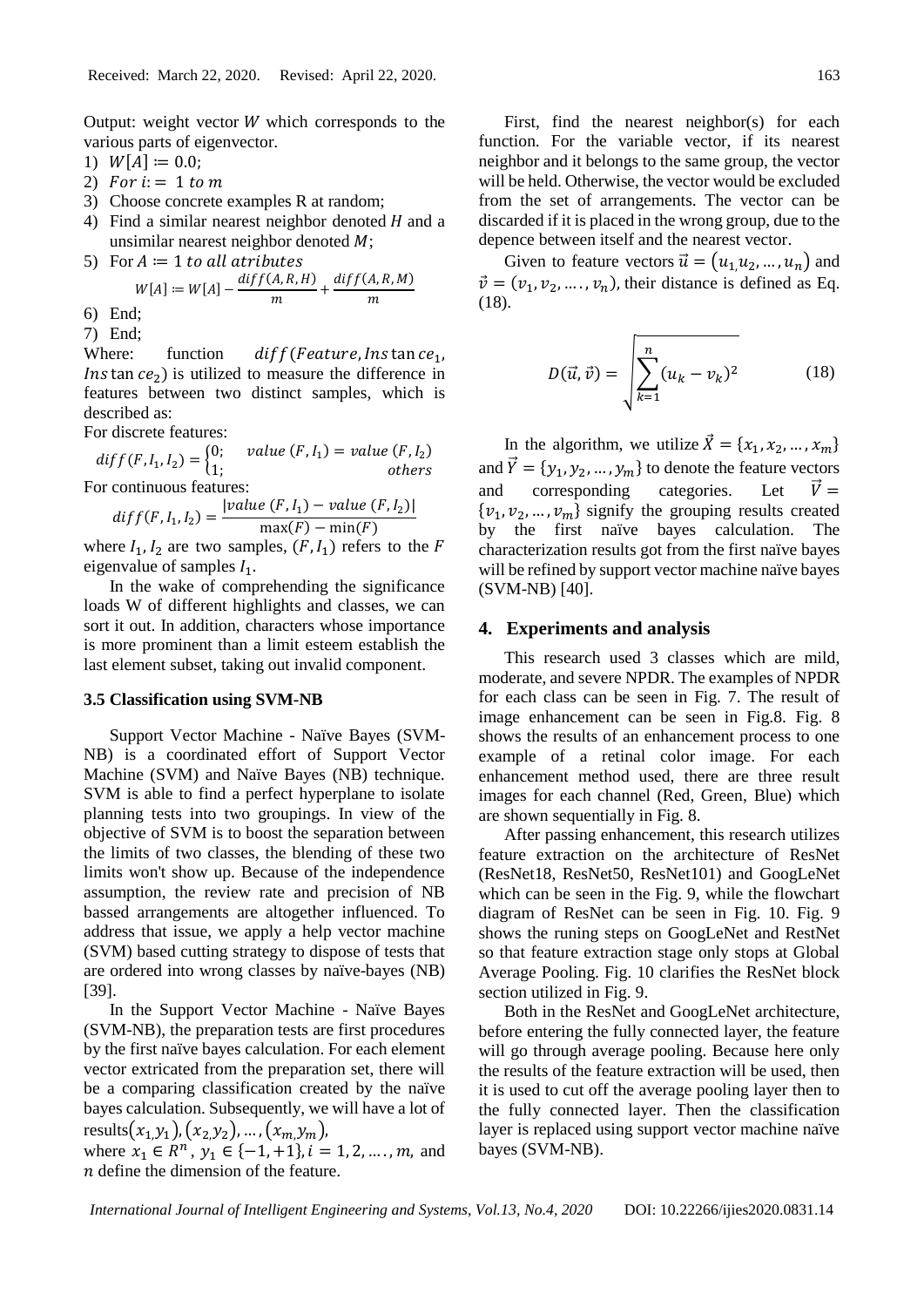

(c) Figure. 7 Examples of image data: (a) mild, (b) moderate, and (c) severe



Figure. 8 The process and result of image enhancement: (a) CLAHE of mild NPDR, (b) Homomorphic of mild NPDR, and (c) morphological contrast enhancement of mild NPDR

Some of the experiments are carried out on the database involving all processes, from the cropping data, resizing, enhancement, to classifying. The whole processes can be seen in Fig. 1.

The performance of the system on the image classification is measured by accuracy. Accuracy measures the number of data that were correctly classified by the system. The formula of calculating the accuracy is shown in Eq. (19).

Based on the experiments that have been done, the system accuracy results are as shown in Tables 1 and 2. Table 1 shows the using of principle component analysis for the classification scheme and Table 2 presents the utilizing of Relief for the classification stage. The experiments were carried out by classifying data on Base21, Base 13, and Base 12 into 2 classes (mild, severe) and 3 classes (mild, moderate, severe). The steps taken are cropping and resizing data, then image enhancement using CLAHE, morphology, and Homomorphic. The results of the image enhancement are used as input to the feature extraction layer which in this study used GoogLeNet, ResNet18, ResNet50, and ResNet101. Then the data is reduced to 50 using PCA and relief before proceeding the classification layer using SVM-NB.

$$
Accuracy = \frac{TP + TN}{TP + TN + FP + FN}
$$
 (19)

Table 1 shows that the best two average accuracy of three classes classification on Base 21 are using CLAHE and morphological contrast enhancement and principle component analysis in the feature reduction stage. They both have the same accuracy score of 75%. The two best CNN architectures used in that case are GoogLeNet for CLAHE and ResNet50 for morphological contrast enhancement. This can be seen from the high accuracy of both 87.5%. From the same table, the two perfect accuracy can be seen from all CNN architecture using morphological contrast enhancement as the preprocessing and without pre-processing steps. All of them can reach 100% accuracy. The best result for three classes classification from data on Base 13 is using Homomorphic, ResNet18 and Principle component analysis with the accuracy of 81.82% and the average accuracy using Homomorphic and all CNN architecture is 70.45%. Two classes classification on the same case results the three-best average of accuracy are using all image enhancement methods with the same accuracy score of 95%. The last experiment using principle component analysis on Base 12 results the best average accuracy obtained in three classes classification by using CLAHE as an image enhancement method. This accuracy score reaches 70.59%. The best accuracy from that case is obtained by using GoogLeNet as feature extraction method with 82.35%. Two classes classification results the best average accuracy is obtained by using Homomorphic and principle component analysis with 97.92%. There are three CNN architecture can reach the perfect accuracy (100%) in that case. They are GoogLeNet, ResNet50, and ResNet101.

Table 2 presents the best average accuracy of three classes classification on Base 21 using Relief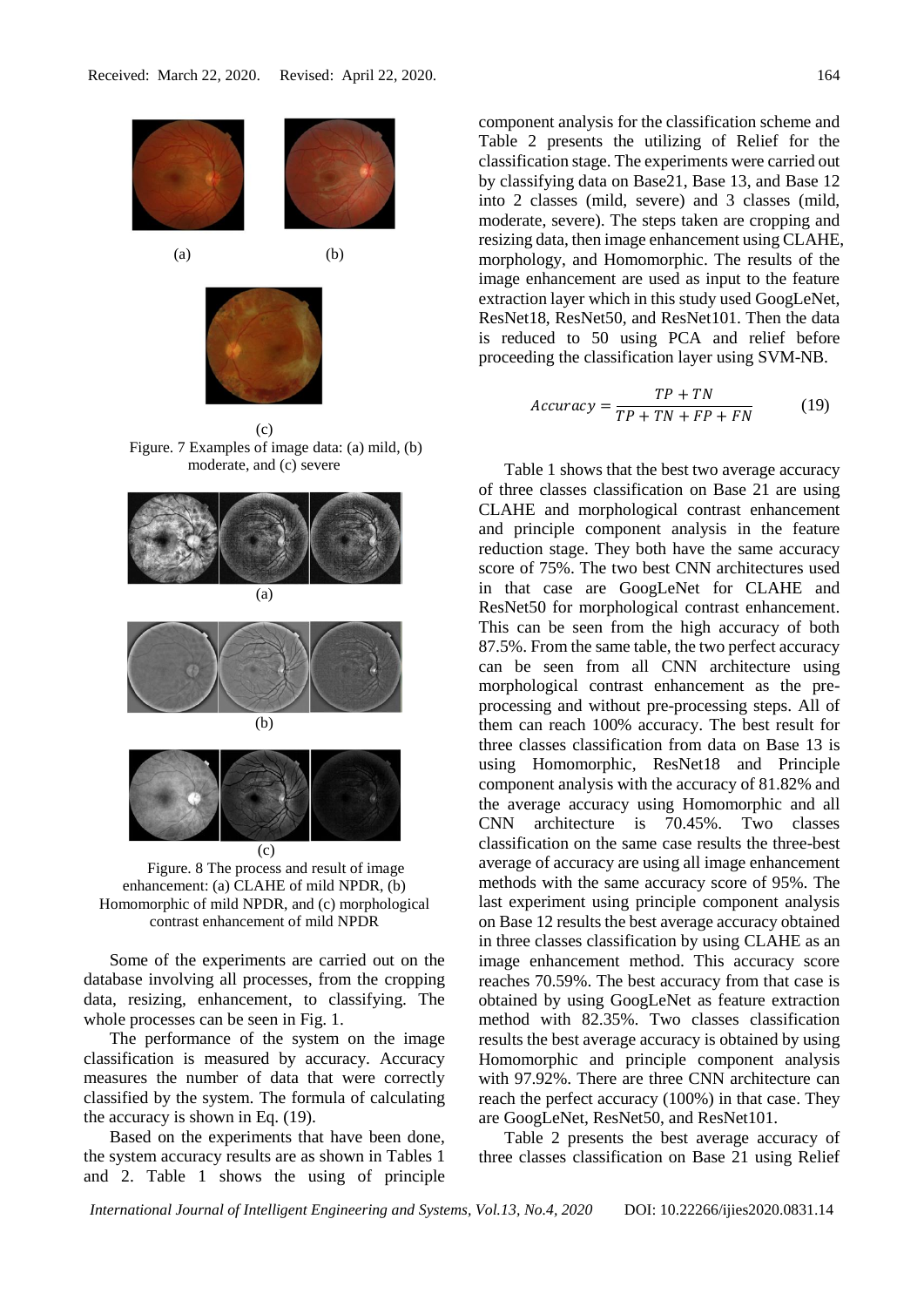

Figure. 9 Classification flowcharts



Figure. 10 ResNet block

obtained by using Homomorphic with 84.38% and the best result are shown by three ResNet (ResNet18, ResNet50, ResNet101) architecture. They have same accuracy score of 87.50%. The perfect average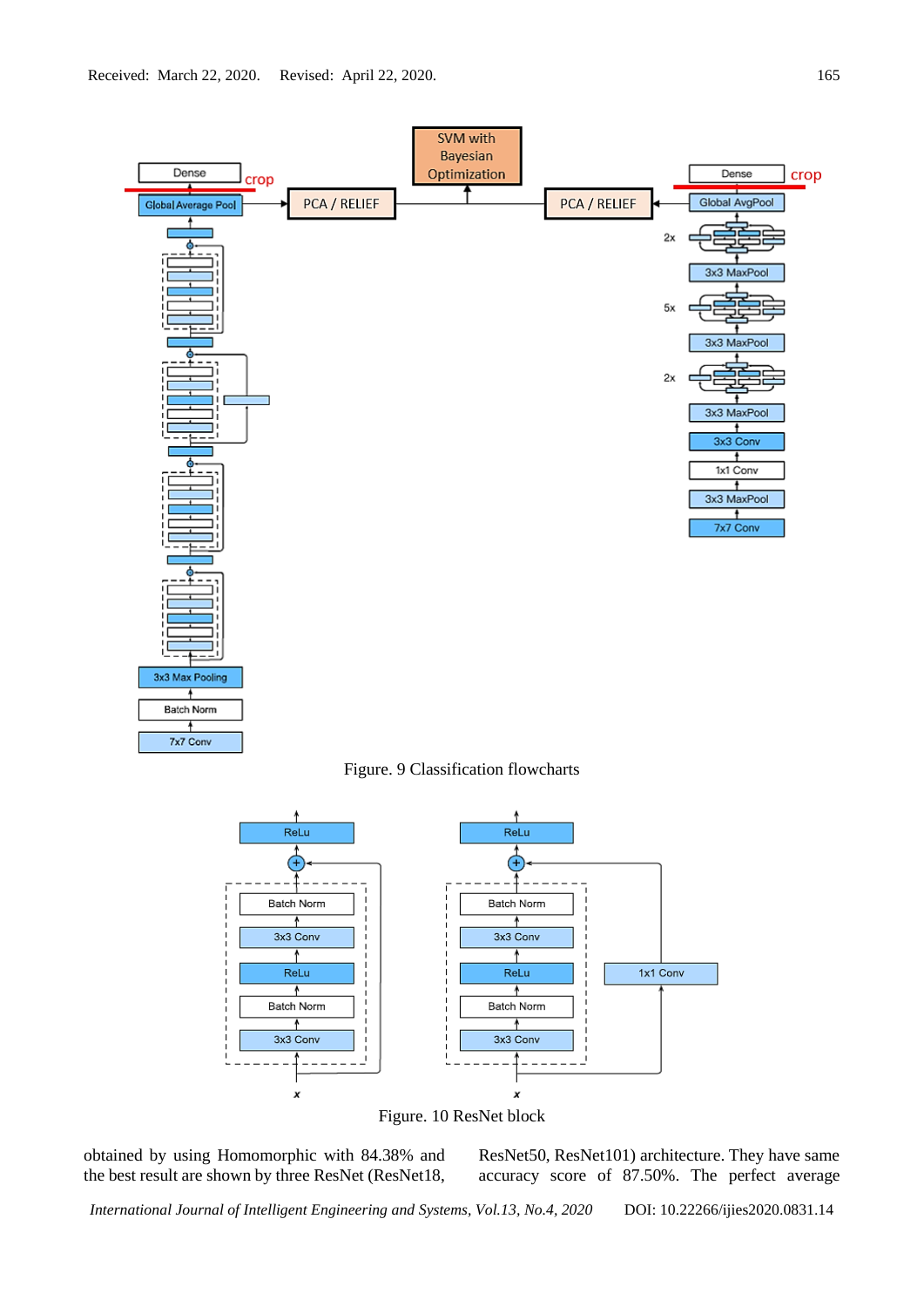accuracy of two classes classification using Relief on the same data is achieved by using all image enhancement methods and CNN architecture. All of them can achieve 100% accuracy. The two best average accuracy of three classes classification on Base 13 using Relief are obtained by using CLAHE and without enhancement with the same accuracy score of 81.82%. The best CNN architecture utilized in this condition is ResNet50. The perfect accuracy reached by using ResNet50 for CLAHE or without enhancement. They can achieve 100% accuracy for the classification. The perfect average accuracy of two classes classification on same base and feature reduction are achieved by using CLAHE and Homomorphic with 100%.

The last research is using Relief on Base 12 results the two best average accuracy of three classes classification are obtained by morphological contrast enhancement and Homomorphic with the same accuracy. The accuracy resulted from each method is 80.88%. Homomorphic and ResNet101 present the best accuracy result for this case. These methods show the accuracy score of 94.12%.

From comparison of results in Tables 1 and 2, the Relief method looks better than principle component analysis. Those tables present the average accuracy classification using principle component analysis of 78.73% while using Relief of 89.12%. Furthermore, applying image enhancement methods produces better results than without the enhancement. This can be seen from the results of applying without image enhancement cannot surpass the results of applying the image enhancement method.

Fig. 11 presents the highest accuracy for NPDR classification reached by using Homomorphic as an image enhancement method. This accuracy achieved is 73.95% of three classes classification and 97.78% of two classes classification and the average is 85.87%.

Table 1. Results of classification using Principle Component Analysis

|                      |                      |                      |       | Base21  |                    |              |        |         |  |
|----------------------|----------------------|----------------------|-------|---------|--------------------|--------------|--------|---------|--|
|                      | <b>Three Classes</b> |                      |       |         | <b>Two Classes</b> |              |        |         |  |
| <b>CSVM</b>          | <b>Without</b>       | <b>CLAHE</b>         | Morph | Homo-   | Without            | <b>CLAHE</b> | Morph  | Homo-   |  |
|                      | <b>Enhance-</b>      | (%)                  | (%)   | morphic | <b>Enhance</b>     | (%)          | (%)    | morphic |  |
|                      | ment $(\% )$         |                      |       | (%)     | -ment              |              |        | (%)     |  |
|                      |                      |                      |       |         | (%)                |              |        |         |  |
| GoogLeNet            | 62.50                | 87.50                | 62.50 | 62.50   | 100.00             | 50.00        | 100.00 | 100.00  |  |
| ResNet18             | 62.50                | 75.00                | 75.00 | 75.00   | 100.00             | 100.00       | 100.00 | 100.00  |  |
| ResNet <sub>50</sub> | 62.50                | 75.00                | 87.50 | 75.00   | 100.00             | 100.00       | 100.00 | 100.00  |  |
| ResNet101            | 87.50                | 62.50                | 75.00 | 75.00   | 100.00             | 75.00        | 100.00 | 75.00   |  |
| Average              | 68.75                | 75.00                | 75.00 | 71.88   | 100.00             | 81.25        | 100.00 | 93.75   |  |
|                      |                      |                      |       | Base13  |                    |              |        |         |  |
|                      | <b>Three Classes</b> |                      |       |         | <b>Two Classes</b> |              |        |         |  |
| <b>CSVM</b>          | Without              | <b>CLAHE</b>         | Morph | Homo-   | Without            | <b>CLAHE</b> | Morph  | Homo-   |  |
|                      | <b>Enhance-</b>      | (%)                  | (%)   | morphic | <b>Enhance</b>     | (%)          | (%)    | morphic |  |
|                      | ment $(\% )$         |                      |       | (%)     | -ment              |              |        | (%)     |  |
|                      |                      |                      |       |         | (%)                |              |        |         |  |
| GoogLeNet            | 54.55                | 54.55                | 45.45 | 72.73   | 80.00              | 100.00       | 100.00 | 100.00  |  |
| ResNet18             | 63.64                | 63.60                | 45.45 | 81.82   | 60.00              | 80.00        | 80.00  | 80.00   |  |
| ResNet <sub>50</sub> | 72.73                | 72.73                | 72.73 | 63.64   | 80.00              | 100.00       | 100.00 | 100.00  |  |
| ResNet101            | 81.82                | 63.64                | 72.73 | 63.64   | 100.00             | 100.00       | 100.00 | 100.00  |  |
| Average              | 68.18                | 63.64                | 59.09 | 70.45%  | 80.00              | 100.00       | 100.00 | 100.00  |  |
| Base12               |                      |                      |       |         |                    |              |        |         |  |
|                      |                      | <b>Three Classes</b> |       |         | <b>Two Classes</b> |              |        |         |  |
| <b>CSVM</b>          | Without              | <b>CLAHE</b>         | Morph | Homo-   | <b>Without</b>     | <b>CLAHE</b> | Morph  | Homo-   |  |
|                      | <b>Enhance-</b>      | (%)                  | (%)   | morphic | <b>Enhance</b>     | (%)          | (%)    | morphic |  |
|                      | ment $(\% )$         |                      |       | (%)     | -ment              |              |        | (%)     |  |
|                      |                      |                      |       |         | (%)                |              |        |         |  |
| GoogLeNet            | 52.94                | 82.35                | 76.47 | 41.18   | 100.00             | 83.33        | 75.00  | 100.00  |  |
| ResNet18             | 76.47                | 52.94                | 58.82 | 58.82   | 100.00             | 58.33        | 58.33  | 91.67   |  |
| ResNet <sub>50</sub> | 70.59                | 70.59                | 76.47 | 76.47   | 91.67              | 66.67        | 58.33  | 100.00  |  |
| ResNet101            | 70.59                | 76.47                | 64.71 | 58.82   | 91.67              | 83.33        | 66.67  | 100.00  |  |
| Average              | 67.65                | 70.59                | 69.12 | 58.82   | 95.83              | 72.92        | 64.58  | 97.92   |  |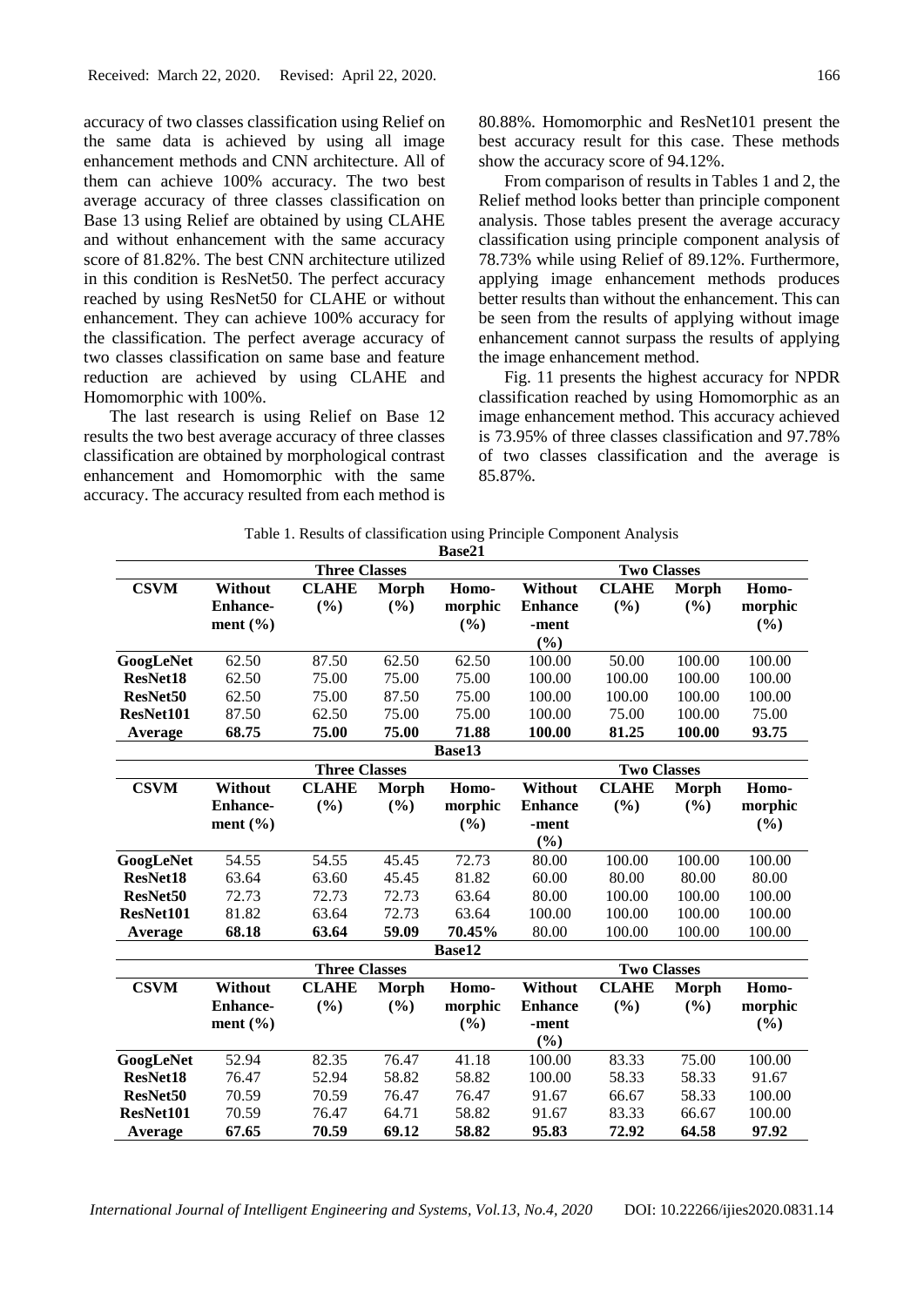|                      |                      |                      |              | Da9C41             |                    |              |        |         |  |
|----------------------|----------------------|----------------------|--------------|--------------------|--------------------|--------------|--------|---------|--|
|                      | <b>Three Classes</b> |                      |              |                    | <b>Two Classes</b> |              |        |         |  |
| <b>CSVM</b>          | Without              | <b>CLAHE</b>         | Morph        | Homo-              | Without            | <b>CLAHE</b> | Morph  | Homo-   |  |
|                      | <b>Enhance-</b>      | (%)                  | (%)          | morphic            | <b>Enhance-</b>    | (%)          | (%)    | morphic |  |
|                      | ment $(\% )$         |                      |              | (%)                | ment $(\% )$       |              |        | (%)     |  |
| GoogLeNet            | 62.50                | 87.50                | 75.00        | 75.00              | 100.00             | 100.00       | 100.00 | 100.00  |  |
| ResNet18             | 62.50                | 62.50                | 87.50        | 87.50              | 100.00             | 100.00       | 100.00 | 100.00  |  |
| ResNet <sub>50</sub> | 87.50                | 75.00                | 75.00        | 87.50              | 100.00             | 100.00       | 100.00 | 100.00  |  |
| ResNet101            | 100.00               | 100.00               | 87.50        | 87.50              | 100.00             | 100.00       | 100.00 | 100.00  |  |
| Average              | 78.13                | 81.25                | 81.25        | 84.38              | 100.00             | 100.00       | 100.00 | 100.00  |  |
|                      |                      |                      |              | Base13             |                    |              |        |         |  |
|                      | <b>Three Classes</b> |                      |              | <b>Two Classes</b> |                    |              |        |         |  |
| <b>CSVM</b>          | Without              | <b>CLAHE</b>         | Morph        | Homo-              | Without            | <b>CLAHE</b> | Morph  | Homo-   |  |
|                      | <b>Enhance-</b>      | (%)                  | (%)          | morphic            | <b>Enhance-</b>    | (%)          | $(\%)$ | morphic |  |
|                      | ment $(\% )$         |                      |              | (%)                | ment $(\% )$       |              |        | (%)     |  |
| GoogLeNet            | 54.55                | 81.82                | 72.73        | 72.73              | 100.00             | 100.00       | 80.00  | 100.00  |  |
| ResNet18             | 81.82                | 63.64                | 63.64        | 72.73              | 80.00              | 100.00       | 100.00 | 100.00  |  |
| ResNet50             | 100.00               | 100.00               | 81.82        | 90.91              | 100.00             | 100.00       | 100.00 | 100.00  |  |
| ResNet101            | 90.91                | 81.82                | 72.73        | 72.73              | 100.00             | 100.00       | 100.00 | 100.00  |  |
| Average              | 81.82                | 81.82                | 72.73        | 77.27              | 95.00              | 100.00       | 95.00  | 100.00  |  |
|                      |                      |                      |              | Base12             |                    |              |        |         |  |
|                      |                      | <b>Three Classes</b> |              |                    | <b>Two Classes</b> |              |        |         |  |
| <b>CSVM</b>          | Without              | <b>CLAHE</b>         | <b>Morph</b> | Homo-              | Without            | <b>CLAHE</b> | Morph  | Homo-   |  |
|                      | <b>Enhance-</b>      | (%)                  | (%)          | morphic            | <b>Enhance-</b>    | (%)          | $(\%)$ | morphic |  |
|                      | ment $(\% )$         |                      |              | (%)                | ment $(\% )$       |              |        | (%)     |  |
| GoogLeNet            | 76.47                | 94.12                | 82.35        | 76.47              | 100.00             | 100.00       | 100.00 | 100.00  |  |
| ResNet18             | 88.24                | 70.59                | 82.35        | 88.24              | 100.00             | 91.67        | 100.00 | 100.00  |  |
| ResNet <sub>50</sub> | 76.47                | 76.47                | 76.47        | 64.71              | 100.00             | 100.00       | 100.00 | 100.00  |  |
| ResNet101            | 76.47                | 76.47                | 82.35        | 94.12              | 100.00             | 100.00       | 91.67  | 100.00  |  |
| Average              | 79.41                | 79.41                | 80.88        | 80.88              | 100.00             | 91.67        | 97.92  | 100.00  |  |

|               | Table 2. Results of classification using Relief |
|---------------|-------------------------------------------------|
| <b>Base21</b> |                                                 |











Fig. 12 shows the comparison of accuracy using each CNN architecture. The best result for three classes classification is ResNet101 and ResNet50 for two classes classification. Overall, ResNet50 has the highest accuracy for NPDR classification. The accuracy achieved is 86.76%.

Based on those researchers CNN needs a long time for classifying. The research by S. Dutta et al. [1] got the accuracy of 78.3% for the best result by using CNN, H. Pratt et al. [3] got the accuracy of 75% and it took 188 minutes for running the image validation.

In addition, this research also compares the processing time between the CNN and CSVM-NB methods by using the same device. As shown on the Table 3, the CNN method needs longer time for training and testing data than the CSVM method.

The experiment in Table 3 utilizes resnet18 architecture on base21. There is a significant difference on the execution time by using CNN, CSVM without feature reduction, and CSVM with PCA/Relief as the feature reduction. On CNN, the best execution time for training is by using homomorphic as its image enhancement. The time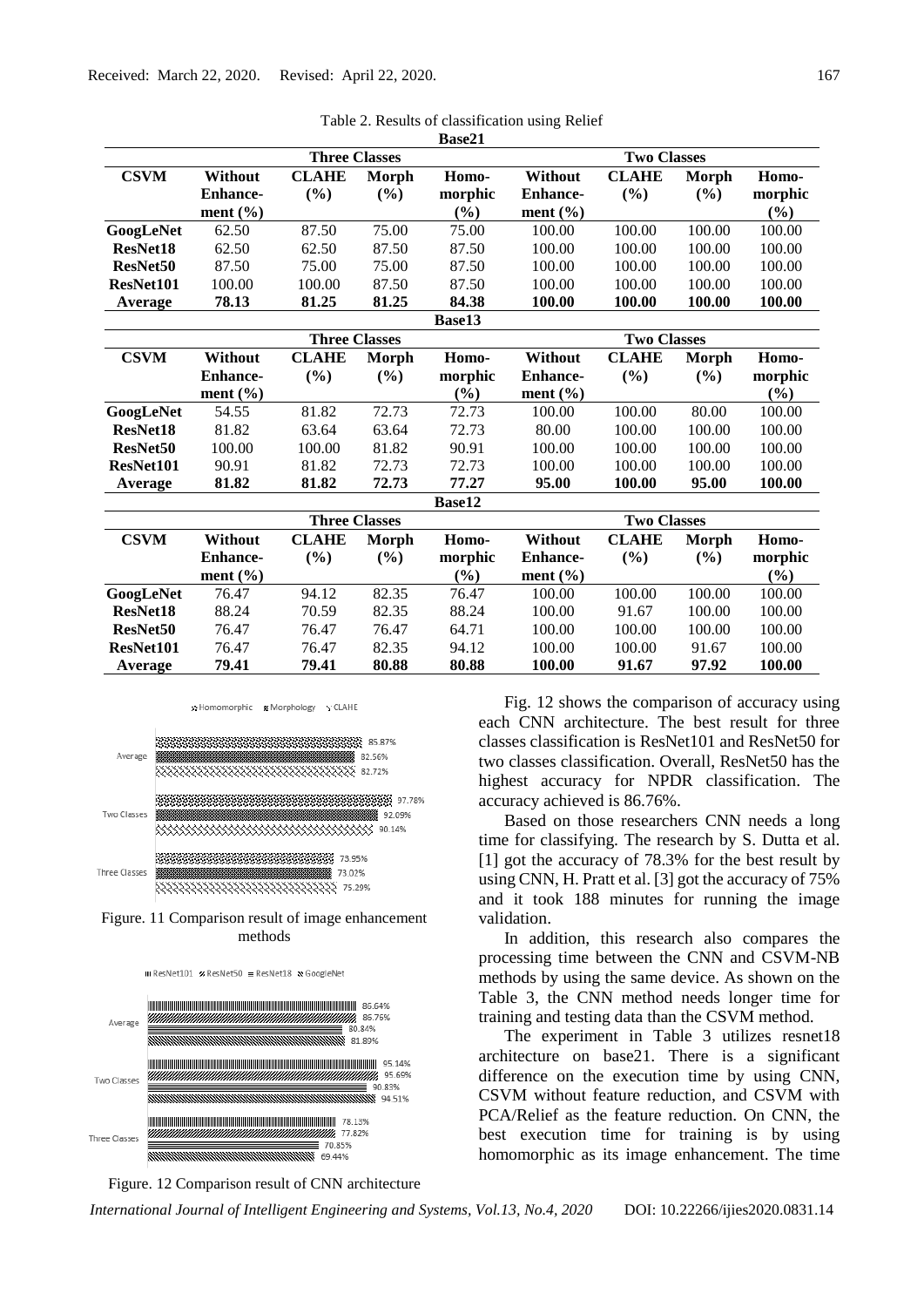| Twore 3. Comparison of three consuming of Central and CD The asing base of<br><b>CNN</b><br><b>CSVM</b> |                         |                             |                  |                  |                 |                 |                 |  |
|---------------------------------------------------------------------------------------------------------|-------------------------|-----------------------------|------------------|------------------|-----------------|-----------------|-----------------|--|
|                                                                                                         | <b>Number</b>           | <b>Training</b>             | <b>Testing</b>   | <b>Accuracy</b>  | <b>Training</b> | <b>Testing</b>  | <b>Accuracy</b> |  |
|                                                                                                         | of                      | <b>Time</b>                 | <b>Time</b>      | (%)              | Time            | Time            | (%)             |  |
|                                                                                                         | <b>Classes</b>          | (minutes)                   | (minutes)        |                  | (minutes)       | (minutes)       |                 |  |
| <b>CLAHE</b>                                                                                            | 2                       | 164.8051                    | 0.1221           | 50.00            | 0.0663          | 0.0106          | 100.00          |  |
|                                                                                                         | $\overline{\mathbf{3}}$ | 628.0797                    | 0.1807           | 50.00            | 0.0707          | 0.0307          | 75.00           |  |
| Homomorphic                                                                                             | $\overline{\mathbf{c}}$ | 164.2606                    | 0.1169           | 100.00           | 0.0888          | 0.0310          | 100.00          |  |
|                                                                                                         | $\overline{\mathbf{3}}$ | 623.3857                    | 0.1914           | 62.50            | 0.0900          | 0.0310          | 62.50           |  |
|                                                                                                         | $\overline{2}$          | 226.8856                    | 0.1575           | 25.00            | 0.0859          | 0.0266          | 100.00          |  |
| <b>Morphology</b>                                                                                       | 3                       | 652.4669                    | 0.2096           | 50.00            | 0.0887          | 0.0267          | 50.00           |  |
| <b>CSVM with Feature Reduction Methods</b>                                                              |                         |                             |                  |                  |                 |                 |                 |  |
|                                                                                                         |                         | Number of<br><b>Feature</b> |                  | <b>Training</b>  | <b>Testing</b>  | <b>Accuracy</b> |                 |  |
|                                                                                                         |                         | <b>Classes</b>              | <b>Reduction</b> | <b>Time</b>      | <b>Time</b>     |                 | (%)             |  |
|                                                                                                         |                         |                             | <b>Methods</b>   | (minutes)        | (minutes)       |                 |                 |  |
|                                                                                                         |                         |                             | <b>PCA</b>       | 0.0567           | 0.0106          |                 | 100.00          |  |
|                                                                                                         |                         | 2                           | Relief           | 0.0697           | 0.0105          |                 | 100.00          |  |
| <b>CLAHE</b>                                                                                            |                         | 3                           | <b>PCA</b>       | 0.0597           | 0.0105          |                 | 75.00           |  |
|                                                                                                         |                         |                             | Relief           | 0.0746           | 0.0106          |                 | 62.50           |  |
| Homomorphic                                                                                             |                         | 2                           | <b>PCA</b>       | 0.0581           | 0.0310          |                 | 100.00          |  |
|                                                                                                         |                         |                             | Relief           | 0.0888<br>0.0312 |                 |                 | 100.00          |  |
|                                                                                                         |                         | 3                           | <b>PCA</b>       | 0.0603           | 0.0311          |                 | 75.00           |  |
|                                                                                                         |                         |                             | Relief           | 0.0968           | 0.0311          |                 | 87.50           |  |
| <b>Morphology</b>                                                                                       |                         | $\mathbf 2$                 | <b>PCA</b>       | 0.0575           | 0.0266          |                 | 100.00          |  |
|                                                                                                         |                         |                             | Relief           | 0.0876           | 0.0266          |                 | 100.00          |  |
|                                                                                                         |                         | 3                           | <b>PCA</b>       | 0.0581           | 0.0266          |                 | 75.00           |  |
|                                                                                                         |                         |                             | Relief           | 0.0931           | 0.0267          |                 | 87.50           |  |

Table 3. Comparison of time consuming of CNN and CSVM using base21

consuming recorded using that method in training is 164,261 minutes for the classification of 2 classes and 623,386 minutes for the 3 classes with an accuracy rate of 100 % for 2 classes and 62.5 % for 3 classes. The time required for this process is in stark contrast to the time consumed by the CSVM method without feature reduction and CSCM which used feature reduction.

The CSVM without feature reduction has the same image enhancement, that is homomorphic. The time consuming recorded using that method in training is 0.0888 minutes for the classification of 2 classes and 0.0968 minutes for the 3 classes. While the resulting accuracy is the same as CNN, but accuracy on CSVM with pre-processing is more excellent than CNN.

With those comparisons, CSVM with PCA and relief are more excellent in the terms of accuracy and time, the results give the better accuracy and faster classifying than CNN and CSVM without feature reduction.

# **5. Conclusion**

NPDR classification is indispensable in making the appropriate treatment for sufferers. Therefore, an automatic NPDR classification system is needed to help the ophthalmologist and the community to give the best treatment for patients according to their severity.

This research proposes a new methodology that combine the image enhancement method, CNN architecture as extraction feature method, feature reduction method, and classification model using SVM-NB. There are two experiments of classification presented in this paper. First experiment is three classes classification of NPDR (mild, moderate, and severe) and the second is two classes classification of NPDR (mild and severe).

The three best results from the experiments achieved by Homomorphic for image enhancement method, ResNet50 for the CNN architecture as feature extraction method, and Relief for feature reduction. The Homomorphic obtains 85.87% accuracy, ResNet50 can achieve 86.76% accuracy, and the Relief can reach 89.12% accuracy.

With those comparisons for testing, CSVM with PCA and relief are more excellent from their accuracy and time, the results give better accuracy and faster classifying than CNN and CSVM without feature reduction.

Furthermore, for the next research further segmentation needs to be added to existing lesions such as microaneurysms, hemorrhages, and exudates. This research is expected to improve the results of NPDR classification.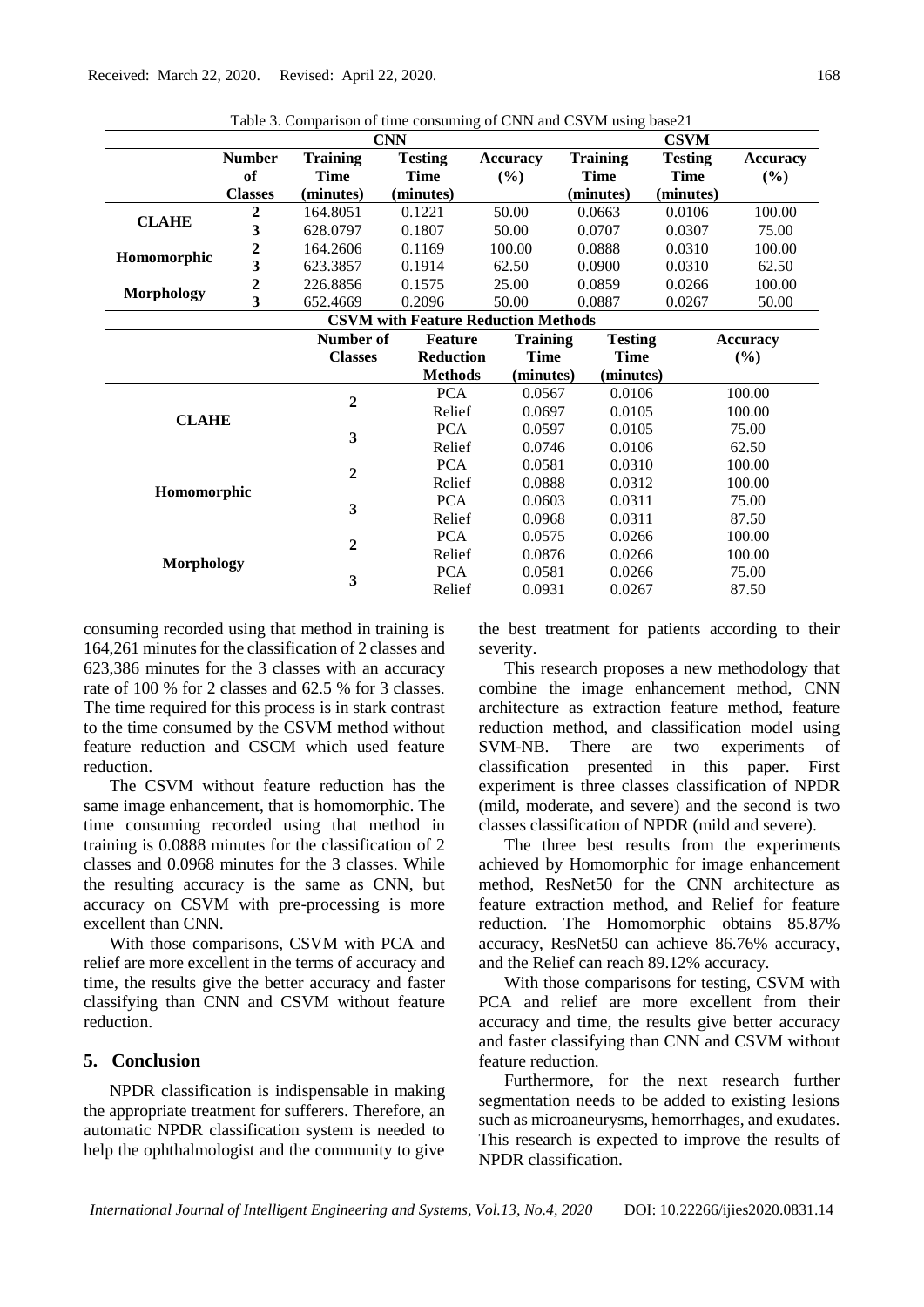## **Conflicts of Interest**

The authors declare no conflict of interest.

#### **Author Contributions**

Conceptualization, Ricky Eka Putra, and Handayani Tjandrasa; methodology, Ricky Eka Putra, and Handayani Tjandrasa ; software, Ricky Eka Putra; validation, Ricky Eka Putra, Handayani Tjandrasa, and Nanik Suciati; formal analysis, Ricky Eka Putra, Handayani Tjandrasa, and Nanik Suciati; investigation, Ricky Eka Putra, Handayani Tjandrasa, and Nanik Suciati; resources, Ricky Eka Putra, and Handayani Tjandrasa; data curation, Ricky Eka Putra, and Handayani Tjandrasa; writing—original draft preparation, Ricky Eka Putra; writing—review and editing, Handayani Tjandrasa, and Nanik Suciati; visualization, Handayani Tjandrasa, and Nanik Suciati; supervision, Handayani Tjandrasa, and Nanik Suciati.

## **Acknowledgments**

Messidor database is kindly provided by the Messidor program partners (see http://www.adcis.net/en/third-party/messidor/).

## **References**

- [1] S. Dutta, B. C. S. Manideep, S. M. Basha, R. D. Caytiles, and N. C. S. N. Iyengar, "Classification of Diabetic Retinopathy Images by Using Deep Learning Models", *Int. J. Grid Distrib. Comput.*, Vol. 11, No. 1, pp. 89–106, 2018.
- [2] Y. Zhao, Y. Zheng, and Y. Liu, "Intensity and Compactness Enabled Saliency Estimation for Leakage Detection in Diabetic and Malarial Retinopathy", *IEEE Trans. Med. Imaging*, Vol. 36, No. 1, pp. 51–63, 2017.
- [3] H. Pratt, F. Coenen, D. M. Broadbent, S. P. Harding, and Y. Zheng, "Convolutional Neural Networks for Diabetic Retinopathy", *Procedia Comput. Sci.*, Vol. 90, No. 1, pp. 200–205, 2016.
- [4] A. D. Association, "Diagnosis and Classification of Diabetes Mellitus", *Diabetes Care*, Vol. 36, No. SUPPL.1, pp. 67–74, 2013.
- [5] V. Raman, P. Then, and P. Sumari, "Proposed retinal abnormality detection and classification approach: Computer aided detection for diabetic retinopathy by machine learning approaches", In: *Proc. of 2016 8th IEEE Int. Conf. Commun. Softw. Networks, ICCSN 2016*, pp. 636–641, 2016.
- [6] I. Nedeljkovic, "Image Classification Based on Fuzzy Logic", *Int. Arch. Photogramm. Remote Sens. Spat. Inf. Sci.*, Vol. 34, pp. 1–6.
- [7] S. Cagnoni, E. Lutton, and G. Olague, "Genetic and evolutionary computation for image processing and analysis", *Eurasip B. Ser. Signal Process. Commun.*, Vol. 8, No. 4, pp. 1–22, 2008.
- [8] L. Palagi, A. Pesyridis, E. Sciubba, and L. Tocci, "Machine Learning for the prediction of the dynamic behavior of a small scale ORC system", *Energy*, Vol. 166, No. 2, pp. 72–82, 2019.
- [9] S. J. Lee, T. Chen, L. Yu, and C. H. Lai, "Image Classification Based on the Boost Convolutional Neural Network", *IEEE Access*, Vol. 6, No. 3, pp. 12755–12768, 2018.
- [10] W. L. Yun, U. Rajendra Acharya, Y. V. Venkatesh, C. Chee, L. C. Min, and E. Y. K. Ng, "Identification of different stages of diabetic retinopathy using retinal optical images", *Inf. Sci. (Ny).*, Vol. 178, No. 1, pp. 106–121, 2008.
- [11] Y. Guo, Y. Liu, A. Oerlemans, S. Lao, S. Wu, and M. S. Lew, "Deep learning for visual understanding: A review", *Neurocomputing*, Vol. 187, pp. 27–48, 2016.
- [12] Q. Li, W. Cai, X. Wang, Y. Zhou, D. D. Feng, and M. Chen, "Medical image classification with convolutional neural network", In: *Proc. of 2014 13th Int. Conf. Control Autom. Robot. Vision, ICARCV 2014*, Vol. 2014, No. 3, pp. 844–848, 2014.
- [13] A. Krizhevsky, I. Sutskever, and G. E. Hinton, "ImageNet Classification with Deep Convolutional Neural Networks", In: *Proc. of the 25th International Conference on Neural Information Processing Systems 2012*, Vol. 1, pp. 1097-1105, 2012.
- [14] A. Z. Foeady, D. Candra, R. Novitasari, and A. H. Asyhar, "Diabetic Retinopathy : Identification and Classification using Different Kernel on Support Vector Machine", In: *Proc. of International Conference on Mathematics and Islam 2018*, pp. 72–79, 2018.
- [15] J. C. Bledsoe, D. Xiao, A. Chaovalitwongse, and S. Mehta, "Diagnostic Classification of ADHD Versus Control: Support Vector Machine Classification Using Brief Neuropsychological Assessment", *J. Atten. Disord.*, p. 108705471664966, 2016.
- [16] P. Janardhanan, L. Heena, and F. Sabika, "Effectiveness of support vector machines in medical data mining", *J. Commun. Softw. Syst.*, Vol. 11, No. 1, pp. 25–30, 2015.
- [17] A. George, "Anomaly Detection based on Machine Learning Dimensionality Reduction using PCA and Classification using SVM", *Int. J. Comput. Appl.*, Vol. 47, No. 21, pp. 5–8, 2012.
- [18] H. Tjandrasa, R. E. Putra, A. Y. Wijaya, and I. Arieshanti, "Classification of non-proliferative